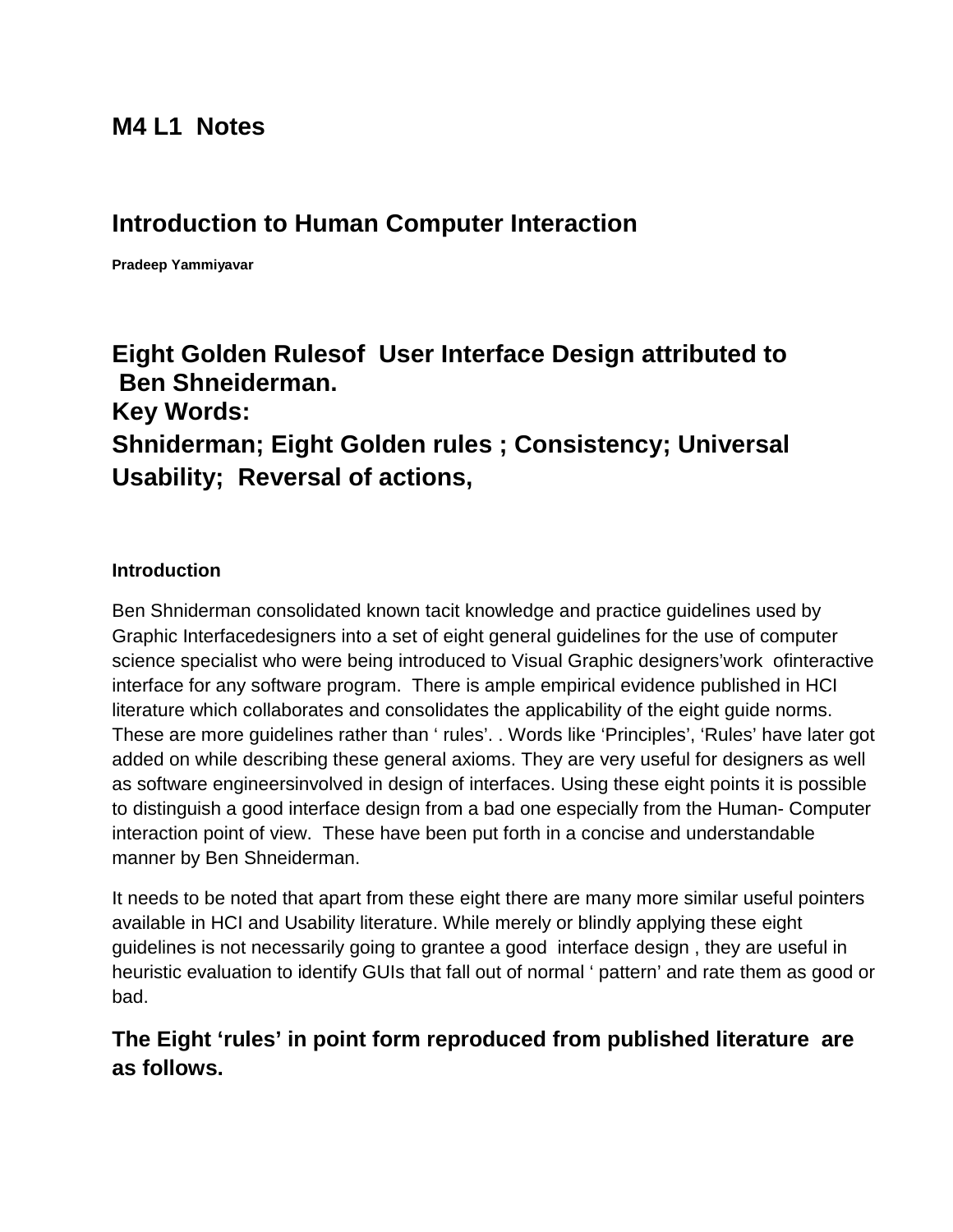- **1. Strive for Consistency**
- **2. Cater to Universal Usability**
- **3. Offer Informative feedback**
- **4. Design Dialogs to yield closure**
- **5. Prevent Errors**
- **6. Permit easy reversal of actions**
- **7. Support internal locus of control**
- **8. Reduce short term memory**

### **Explanations & Examples**

#### **1. Strive for Consistency**

Users need to be able to do the same thing the same way that they have been doing.- every time.

Interfaces need toexhibit 'consistent' quality across screens/ applications both visually as well as behaviorally.

Consistency leads to a pattern which is easier to handle cognitively.

Consistency such as 'similar sequence of actions in similar situations' makesit easy to learn.

Consistency can be achieved through graphical elements such as fonts, colour, shape, position being consistently same in all menus&screens, across, categories. For a particular software.

For example is the ON button is on the right in the first screen and moves to middle in the third screen then positional inconsistency has occurred.

GUI designers use a background grid to place interactive elements in a consistent and orderly way so as to make them appear both physically as well a visually at the same place across the entire softwarepackage.

In case certain exceptions are required to be made, they should be comprehensible, distinct and limited in number.

(Illustrations)

#### **2. Cater to wide range& type of Users**

**Universal design**strives to cater to as wide a range of human users of different characteristics (age, culture, educational level, disability) with a single design.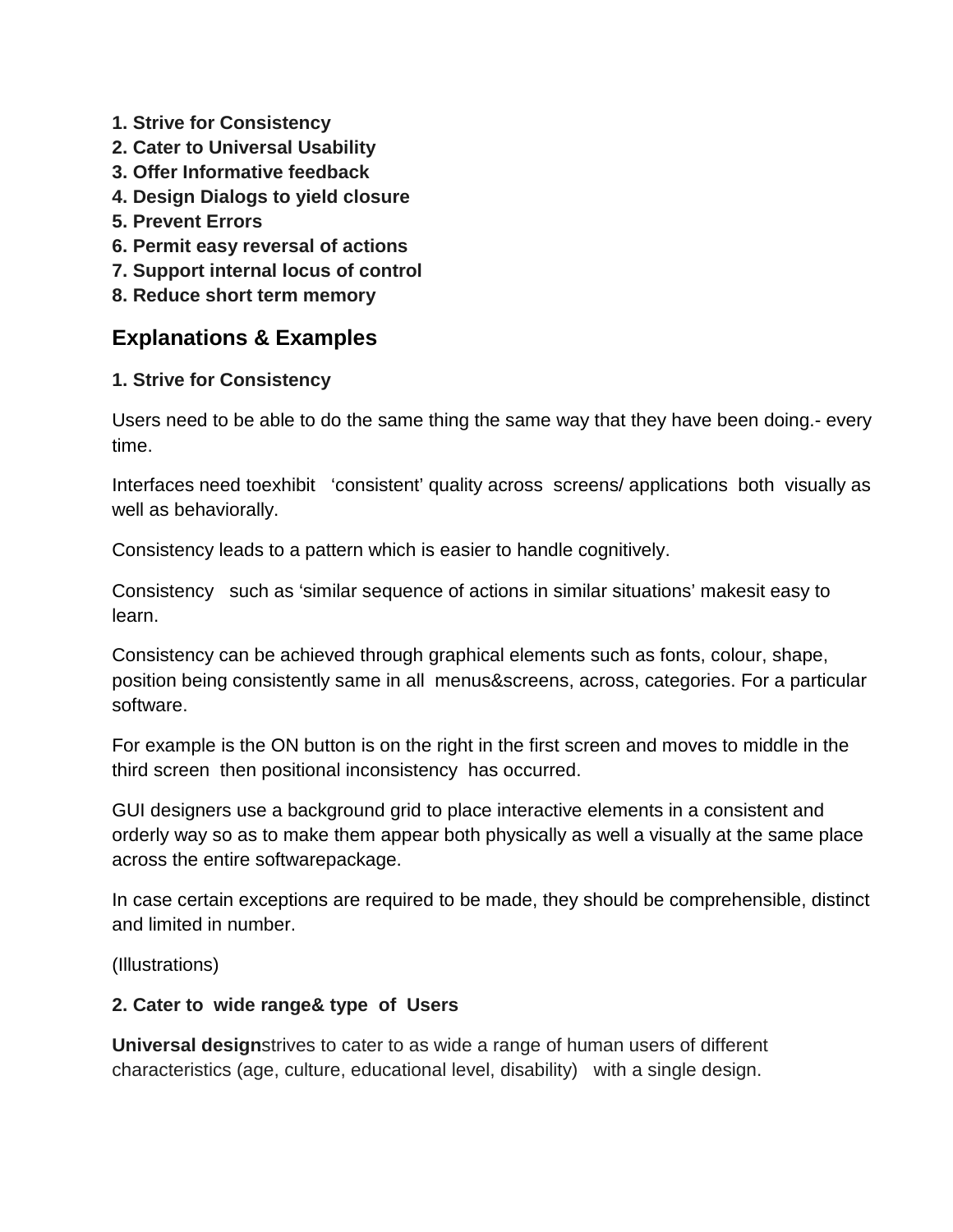While this may not be feasible or possible in all contexts,Shniderman's rule none the less needs to be followed so as not to leave out taking into consideration a section of users, otherwise competent, who cannot use the interface due to no fault of theirs.

Users are classified as Novice, Intermediate and Experts. Experts tend to use lesser interactions at a faster pace. Abrivations short cuts keys etc are some of the techniques usewd. Interfacses need to cater to all levels of users novice to experts.

#### **3. Offer Informative feedback**

Interfaces need tonot just be to communicate but also inform the 'user 'in terms of learning & feed -back which tells them that they are proceeding in the right direction. For every action of the user there needs to be a feedback – only then ' interaction' ( in HCI) is said to take place. Specific error messages composed in a appositive tone give affirmative feedback without having to feel punitive.

Unless the user gets a feed- back he/she cannot proceed or is unsure of the correctness of the action.

#### **4. Design Dialogs to yield closure**

In an interaction - dialogue needs to have a closure which is recognized by the user as end of an action. Sequence of actions need to proceed in a dialogue by engaging the user in a step by step manner. Like in a mathematical expression, every enclosing bracket needs a corresponding closing bracket. So also subsequence of actions needs to be grouped with intermittent closing of each sub group followed finally by a closer action of the group.

**Ex:** A message at the end og a sequence of events. Of sending a SMS**.**

Your message has been sent. Undo

Example:

Press ON button

- $\triangleright$  Look at the green lamp.
- $\triangleright$  If greenglows press push button and yellow lamp will glow.
- $\triangleright$  Push 3<sup>rd</sup> button and continue till green lamp stops glowing. End of task.

Notice the yellow lamp feed back being not closed? What happens to it. Did it stop glowing? When or why is it glowing when the task is over ?

Are some of the questions that may arise due to non closure of dialogues.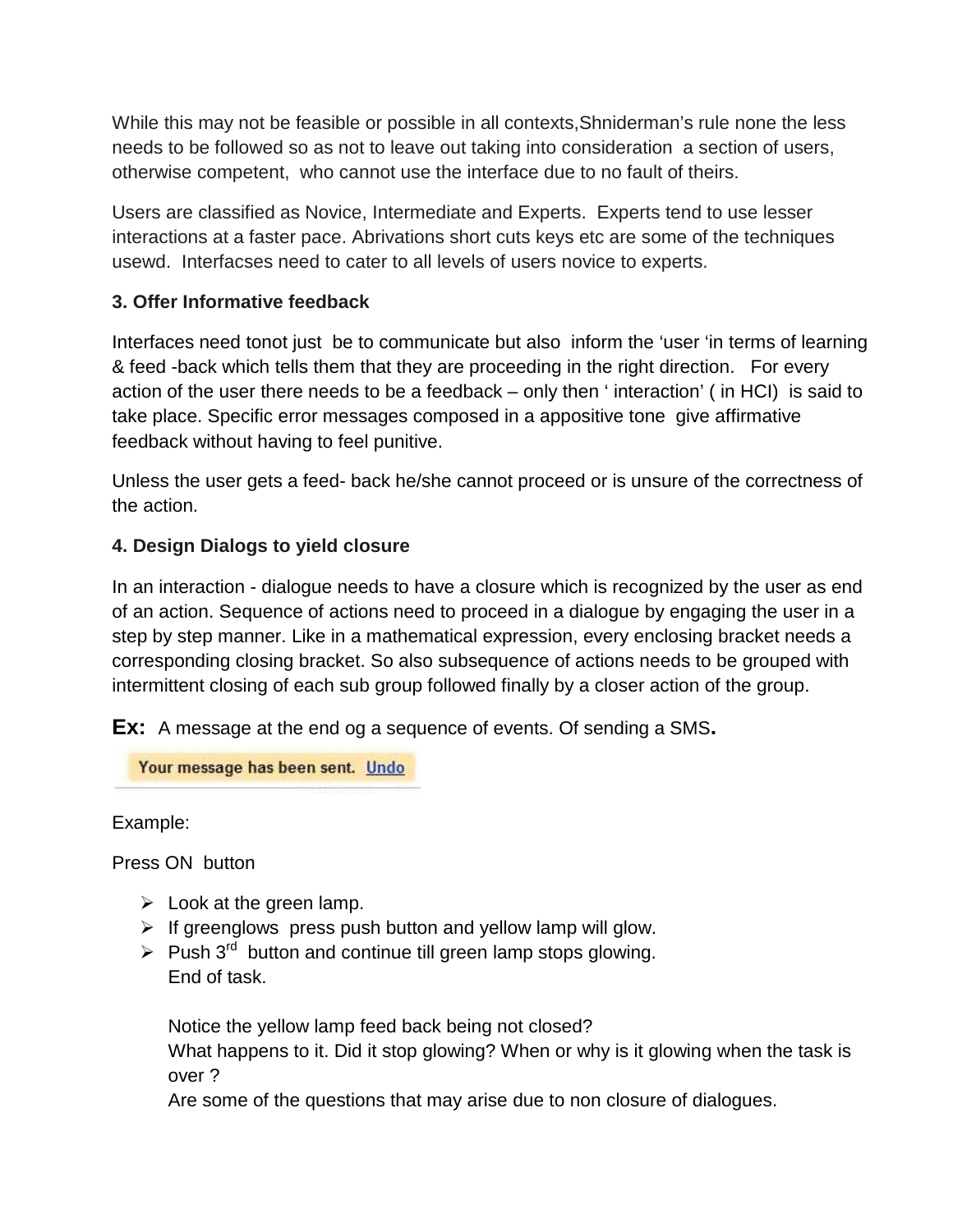A closed dialogue:

- $\triangleright$  Look at the green lamp.
- If greenglows press  $2^{nd}$ push button and yellow lamp will glow.
- Press  $3<sup>rd</sup>$  button and continue with other 3 buttons till green lamp stops glowing.

#### **5. Prevent Errors**

Interfaces need to minimize errors. Human Computer dialogue can be designed to minimize and prevent errors made by users . There cloud be many reasons for users errors but the user himself or herself is not one of them. Users can make errors while interacting with computers as well as while inputting information.

Even if the user makes an error the system needs top be designed to detect it, take corrective or precautionary steps to arrest it. It also needs to offer a way out for recovery. A default system unchanged message needs to be communicated to the user if an error has happened .

#### **6. Permit easy reversal of actions**

Interactions need to build in retracing backwards /reverse actions if need be so as give relief from anxiety to the user. The system should encourage exploration without techno fear. One way to do this is to provide a re traceable path backwards of all actions and permit their nullification.

Ex: Word based applications have reversal in both the direction – backwards ( last action) and forward ( post action)

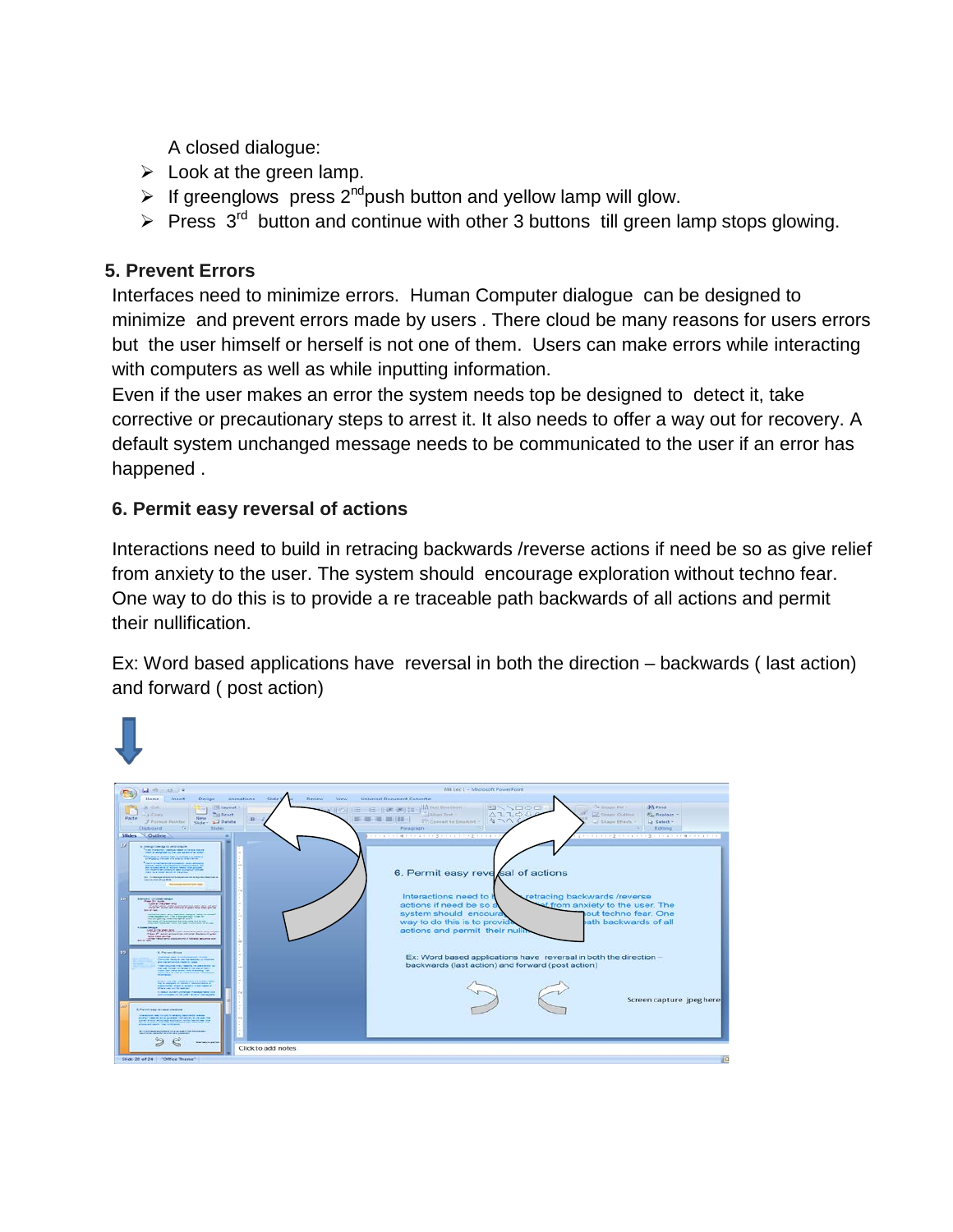#### **7. Support internal locus of control**

Make aware and allow user to always feel in control of the system and of the situation. User should believe that they are controlling the system and not the other way around. . The bearing of where the user presently is helps the user to orient or reorient the interaction. The user should never allow feeling lost.

#### **8. Reduce short term memory**

Care not load the cognitive short term memory of the user by expecting user to remember several sequences , actions and their consequences at a time. Means loading their short term memory while interacting. Millers 7 chunks of information is often prescribed as a solution to limit short term memory. In psychological experiments it has been found that the short term memory can hold  $7 + 2$  bits called chunks of information. Long sequential actins requiring more than 7 chunks need to be broken down into smaller chunks.

Example:



## *Assignment*

Choose any common software interface. Analyze its interfaces by navigating to find out if it adheres to the eight Shneiderman Rules .

Use a Novice User as your reference.



Example: Excel Sheet .User: 10<sup>th</sup> standard student.

Present your findings in terms of number of violations per rule for the chosen software.